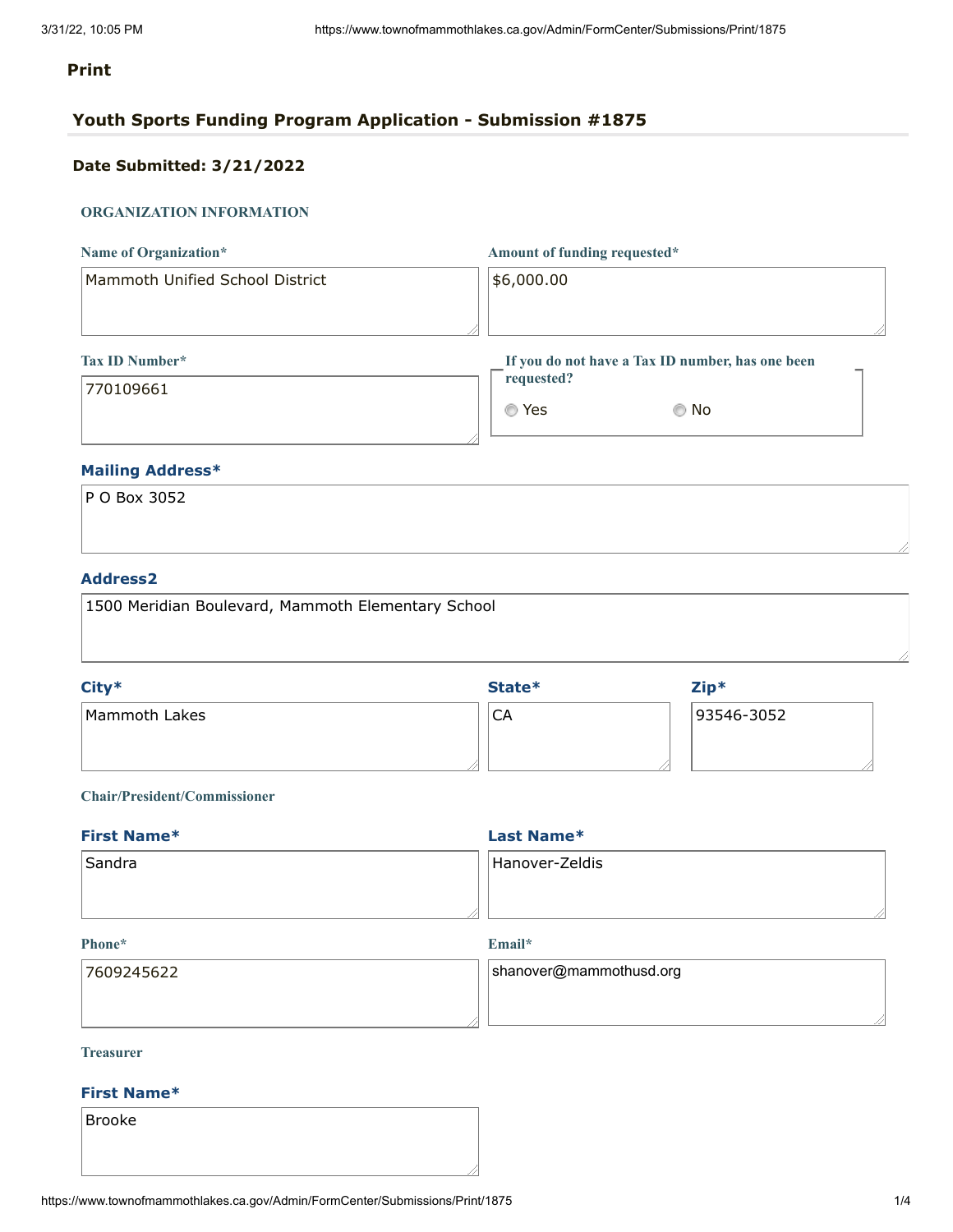#### **Last Name\***

| Bien |
|------|
|      |

### **Phone\***

**Email\***

| 7609346208 | $\vert$ bbien@mammothusd.org |
|------------|------------------------------|
|            |                              |
|            |                              |

#### **Purpose of organization\***

Husky Club provides a safe, nurturing environment for children. We are asking for funding for our summer program although we provide year round services. We serve children from the age of four to twelve years of age. Our families range from full-pay to under-served (state funded) (50/50%). The program provides academic support, social/emotional education, hands on activities (arts/ crafts, science, math, literacy, etc), and fitness and excercise through sports.

## **FUNDING INFORMATION**

### **Amount of funding request\***

6,000.00

**Budget Information Worksheet\***

Town Grant Fiscal Report.docx

**Youth Sports Funding Budget Information Worksheet** 2021 Budget [Information](https://www.townofmammothlakes.ca.gov/DocumentCenter/View/11932/2021-Youth-Sports-Funding-Budget-Information-Template) Worksheet

Please download, fill in, save, and upload the provided budget information worksheet.

#### **Please describe, in itemized detail, how the funds received in 2021 were spent:\***

The largest amount of the funds to pay for transportation, to the Whitmore Pool and various locations for hiking: the school buses and drivers . The rest of the funds went to purchase new team sports equipment: soccer nets and balls, tether ball, baseball bats and balls, volleyball net and balls, and footballs. We also purchased other equipment for individual use such as jump ropes and hula hoops.

#### **How many scholarships were awarded by your organization in 2021?**

We have several families who have zero family fees.

#### **Please describe how the requested funding for 2022 will be used:\***

The funding for 2022 will be spent in the same way.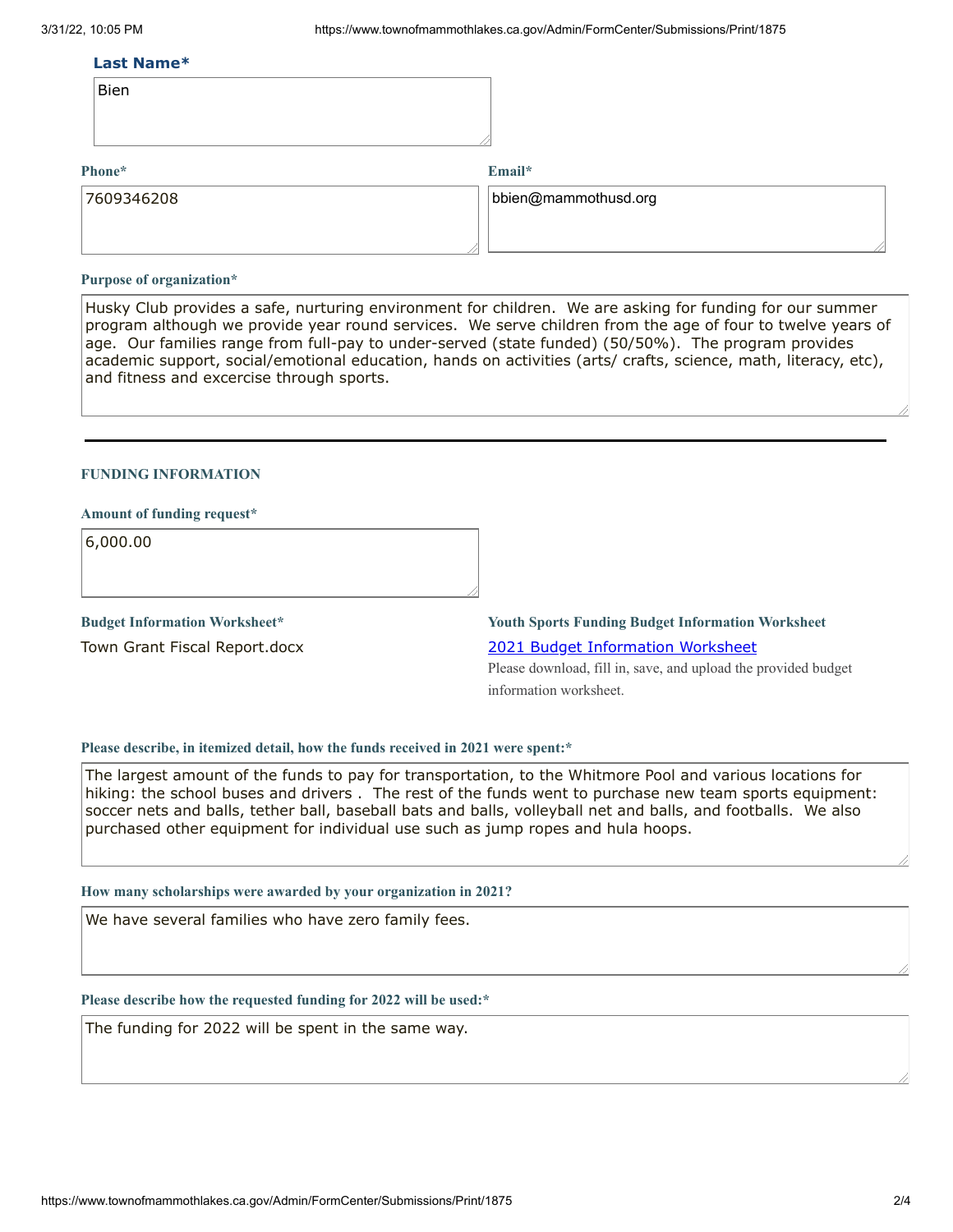#### **What other sources have you pursued to obtain funding?\***

We accept donations. We also participate in the Mammoth Lakes Parks and Recreation Halloween Carnival, specifically the Cake Walk. In addition we use Sees Candy fundraisers.

**Please upload any documents that will assist in establishing the funding history of the organization:**

| <b>Funding History Documents</b>                                                | <b>Funding History Documents</b>                                                                 |  |  |  |
|---------------------------------------------------------------------------------|--------------------------------------------------------------------------------------------------|--|--|--|
| 2022 Summer Program.pdf                                                         | Choose File   No file chosen                                                                     |  |  |  |
| <b>Funding History Documents</b>                                                | <b>Funding History Documents</b>                                                                 |  |  |  |
| Choose File   No file chosen                                                    | Choose File   No file chosen                                                                     |  |  |  |
| Do you have a Facility Use Agreement with the Town of<br><b>Mammoth Lakes?*</b> | Are any Town/County resources (e.g., parks, fields, or<br>facilities) used by the organization?* |  |  |  |
| ◎ Yes<br>◉ No                                                                   | ◉ Yes<br>© No                                                                                    |  |  |  |

If yes, indicate the nature of the usage, the estimated number of participant hours, and any expenses incurred by your **organization for the prep and maintenance of the facility used by your organization.**

The Husky Club visits town parks weekly: Mammoth Creek Park, Trails End Park, and Shady Rest Park. We also take the children swimming at Whitmore Pool each Friday.

#### **PROGRAM INFORMATION**

**Duration of the program's season (days per year):\***

246 days

**Number of registered youth participants in 2021\***

97

**Number of Mono County full-time residents:\***

100 Percent

Number of adult volunteer hours involved with the program (specific program set up, maintenance, etc. - provide details):\*

We provide services to working parents so volunteer hours are inconsistent and not scheduled, they are a gift. We have volunteers who teach classes, go on our hikes, and go to the pool with us on Fridays.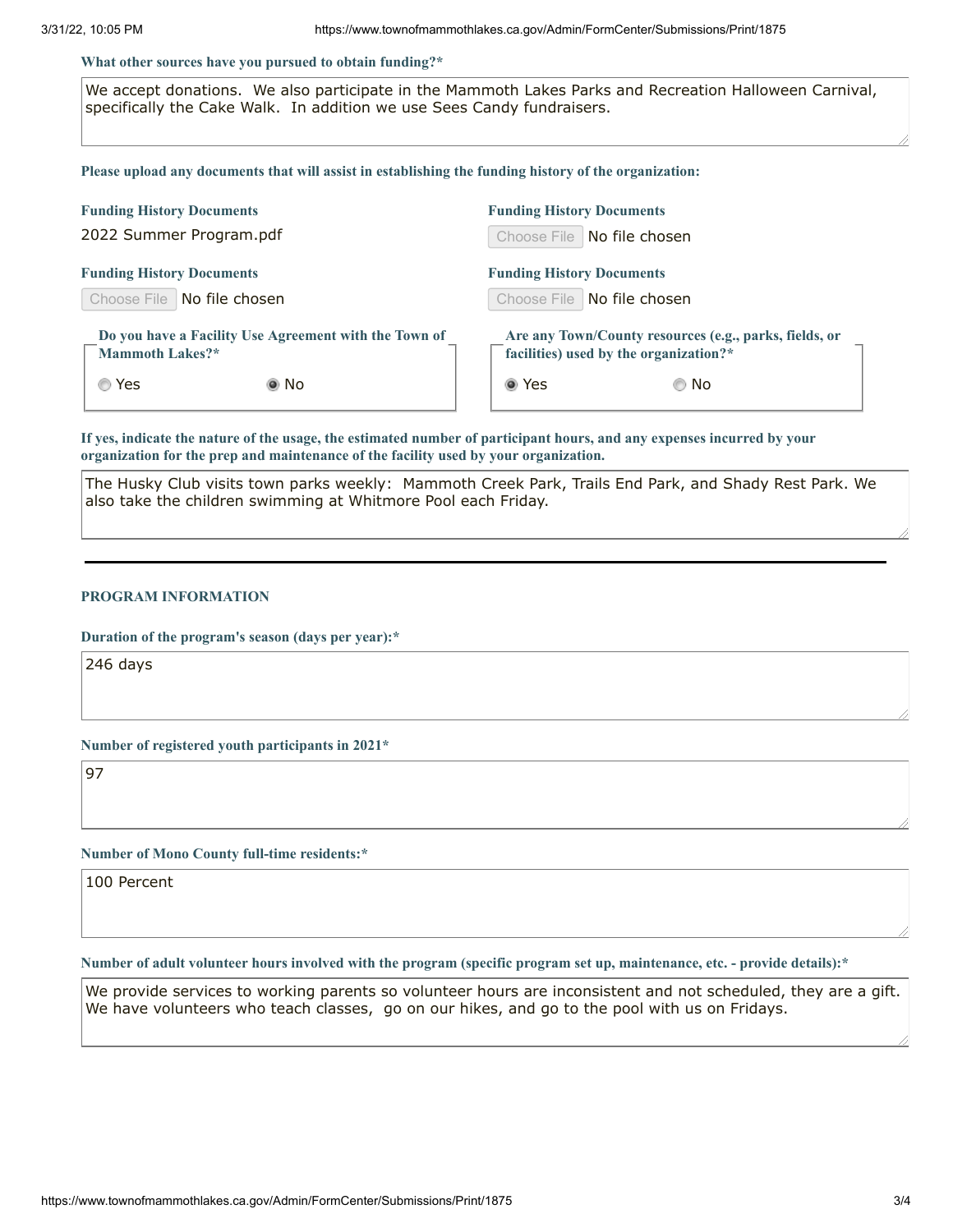What type of measures or procedures do you take to promote good sportsmanship among the players, coaches, and parents? Are there policies in place to discourage abusive behavior and language towards participants, coaches, and officials?\*

We have a zero tolerance policy regarding bullying and unkind behavior. Character education is part of our program. In addition our expectations are part of our parent handbook including the consequences of inappropriate behavior from students or family members.

**Outside of your program, what type of community programs or projects does your organization participate in?**

MotoCross, Mammoth Mountain gondola ride,